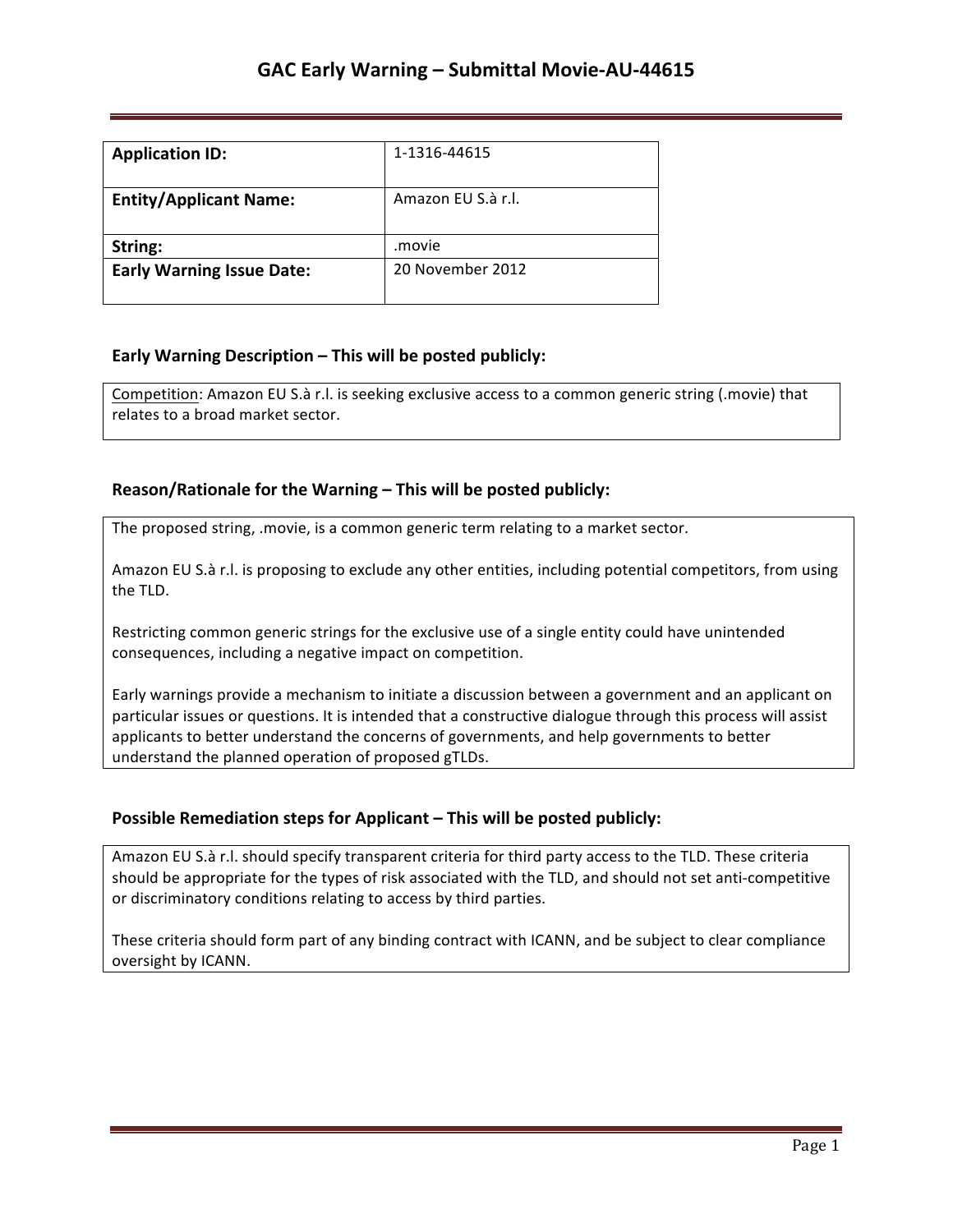## **Further Notes from GAC Member(s) (Optional) – This will be posted publicly:**

This Early Warning is from the Department of Broadband, Communications and the Digital Economy (DBCDE), on behalf of the Australian Government. In the first instance, communications and responses to this early warning should be emailed to gacearlywarning@gac.icann.org, with the text "Australian EW" and the application ID in the subject field.

# **INFORMATION FOR APPLICANTS**

# **About GAC Early Warning**

The GAC Early Warning is a notice only. It is not a formal objection, nor does it directly lead to a process that can result in rejection of the application. However, a GAC Early Warning should be taken seriously as it raises the likelihood that the application could be the subject of GAC Advice on New gTLDs or of a formal objection at a later stage in the process. Refer to section 1.1.2.4 of the Applicant Guidebook (http://newgtlds.icann.org/en/applicants/agb) for more information on GAC Early Warning.

## **Instructions if you receive the Early Warning**

**ICANN** strongly encourages you work with relevant parties as soon as possible to address the concerns voiced in the GAC Early Warning.

## **Asking questions about your GAC Early Warning**

If you have questions or need clarification about your GAC Early Warning, please contact gacearlywarning@gac.icann.org. As highlighted above, ICANN strongly encourages you to contact gacearlywarning@gac.icann.org as soon as practicable regarding the issues identified in the Early Warning. 

#### **Continuing with your application**

If you choose to continue with the application, then the "Applicant's Response" section below should be completed. In this section, you should notify the GAC of intended actions, including the expected completion date. This completed form should then be sent to gacearlywarning@gac.icann.org. If your remediation steps involve submitting requests for changes to your application, see the change request process at http://newgtlds.icann.org/en/applicants/customer-service/change-requests.

In the absence of a response, ICANN will continue to process the application as submitted.

#### **Withdrawing your application**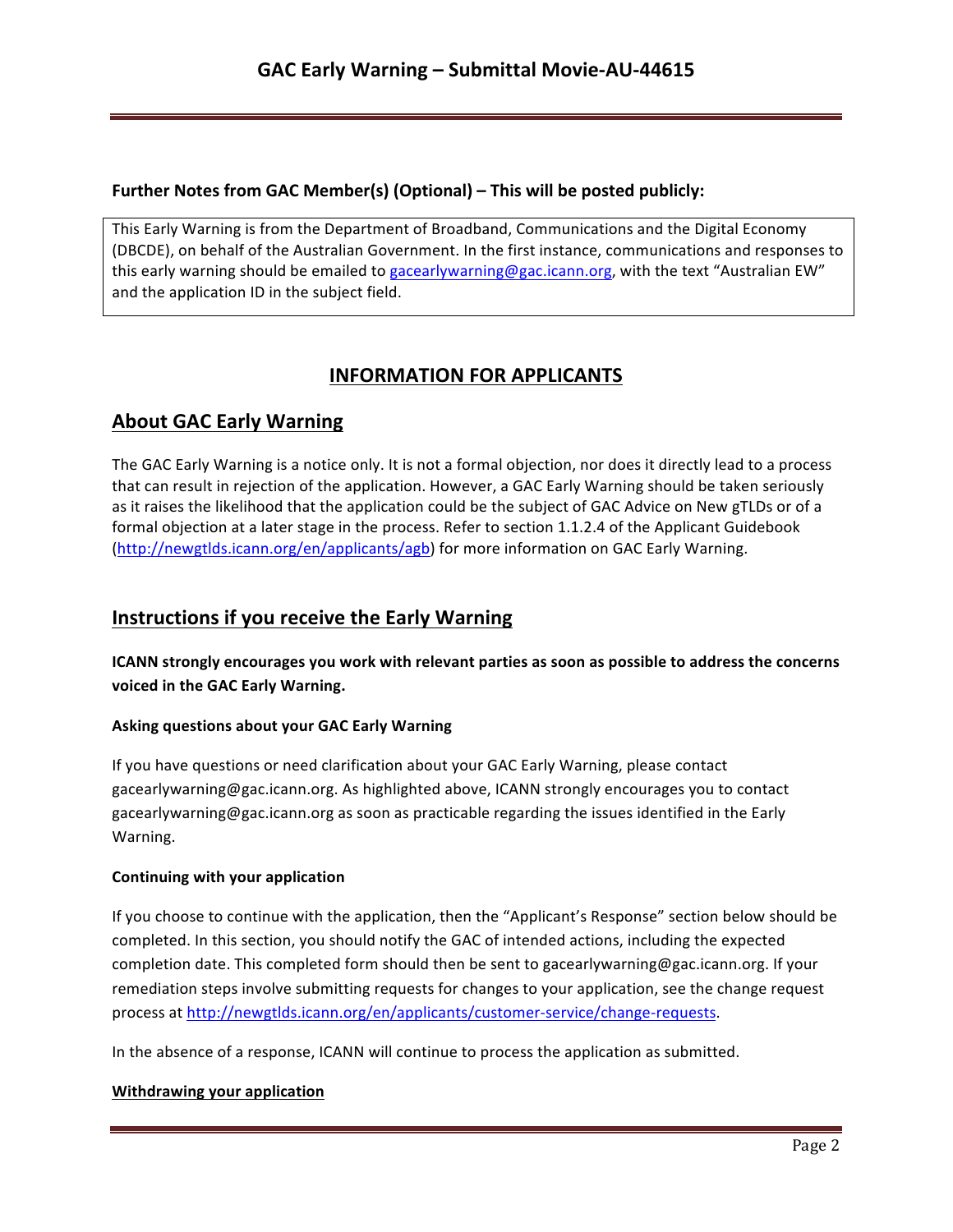## GAC Early Warning - Submittal Movie-AU-44615

If you choose to withdraw your application within the 21-day window to be eligible for a refund of 80% of the evaluation fee (USD 148,000), please follow the withdrawal process published at http://newgtlds.icann.org/en/applicants/customer-service/withdrawal-refund. Note that an application can still be withdrawn after the 21-day time period; however, the available refund amount is reduced. See section 1.5 of the Applicant Guidebook.

For questions please contact: **gacearlywarning@gac.icann.org** 

#### **Applicant Response:**